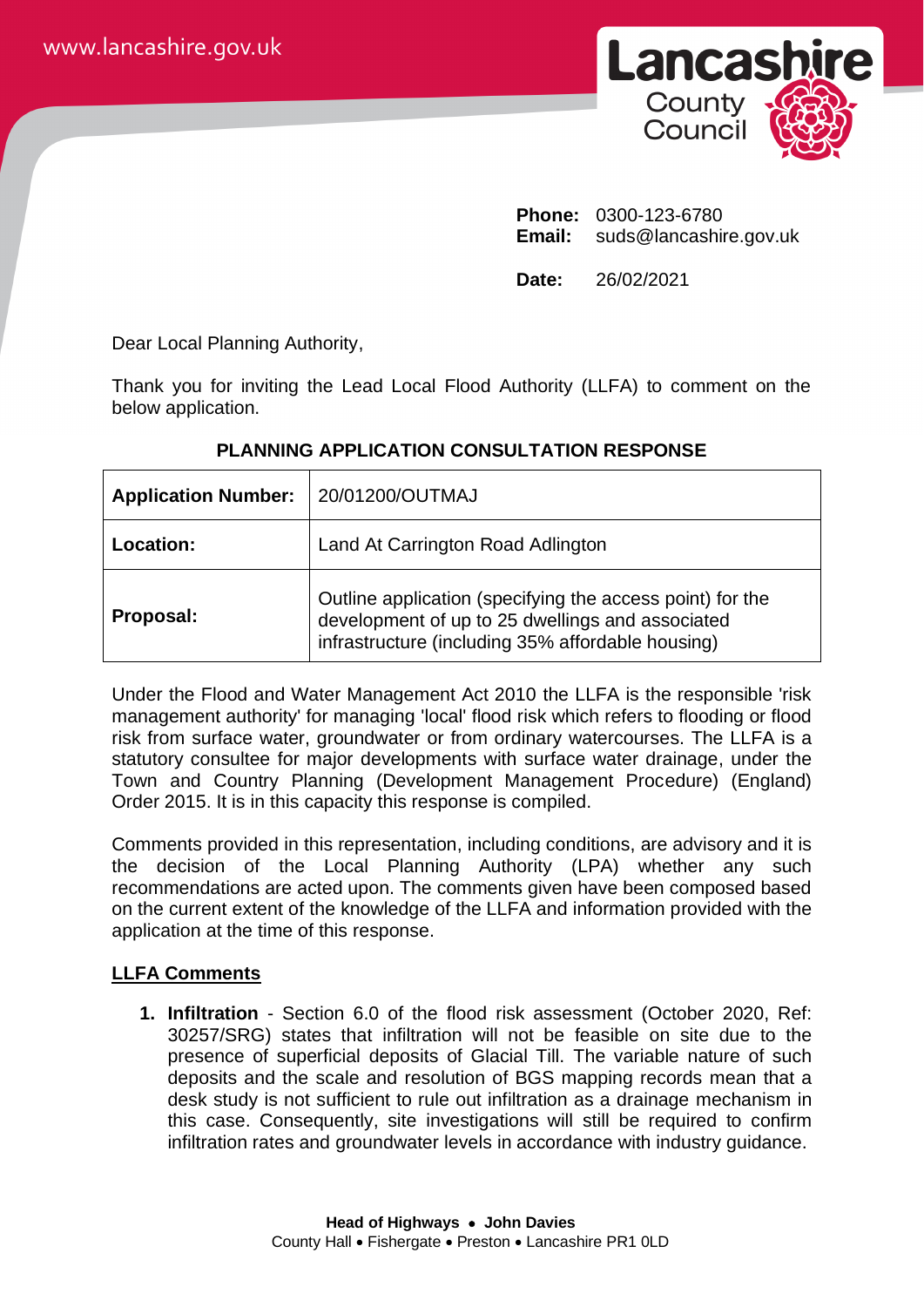# **Lead Local Flood Authority (LLFA) Position**

The Lead Local Flood Authority has **no objection** to the proposed development subject to the inclusion of the following conditions, in consultation with the Lead Local Flood Authority:

### **Condition 01 – Development is in accordance with the submitted Flood Risk Assessment**

The development permitted by this planning permission shall be carried out in accordance with the principles set out within the flood risk assessment (October 2020, Ref: 30257/SRG). The measures shall be fully implemented prior to first occupation of any dwelling and in accordance with the timing / phasing arrangements embodied within the scheme, or within any other period as may subsequently be agreed, in writing, by the local planning authority in consultation with the lead local flood authority.

## **Reason**

To ensure satisfactory sustainable drainage facilities are provided to serve the site in accordance with the Paragraphs 163 and 165 of the National Planning Policy Framework, Planning Practice Guidance and Defra Technical Standards for Sustainable Drainage Systems.

# **Condition 02 – Final Sustainable Drainage Strategy to be submitted**

No development shall commence in any phase until a detailed, final surface water sustainable drainage strategy for the site has been submitted to, and approved in writing by, the local planning authority.

The detailed sustainable drainage strategy shall be based upon the site-specific flood risk assessment submitted and sustainable drainage principles and requirements set out in the National Planning Policy Framework, Planning Practice Guidance and Defra Technical Standards for Sustainable Drainage Systems and no surface water shall be allowed to discharge to the public foul sewer(s), directly or indirectly.

Those details shall include, as a minimum:

- a) Sustainable drainage calculations for peak flow control and volume control (1 in 1, 1 in 30 and 1 in 100 + 40% climate change), with allowance for urban creep.
- b) Final sustainable drainage plans appropriately labelled to include, as a minimum:
	- i. Plan identifying areas contributing to the drainage network, including surface water flows from outside the curtilage as necessary;
	- ii. Sustainable drainage system layout showing all pipe and structure references, dimensions, design levels;
	- iii. Details of all sustainable drainage components, including landscape drawings showing topography and slope gradient as appropriate;
	- iv. Flood water exceedance routes in accordance with Defra Technical Standards for Sustainable Drainage Systems;
	- v. Finished Floor Levels (FFL) in AOD with adjacent ground levels for all sides of each plot to confirm minimum 150mm+ difference for FFL.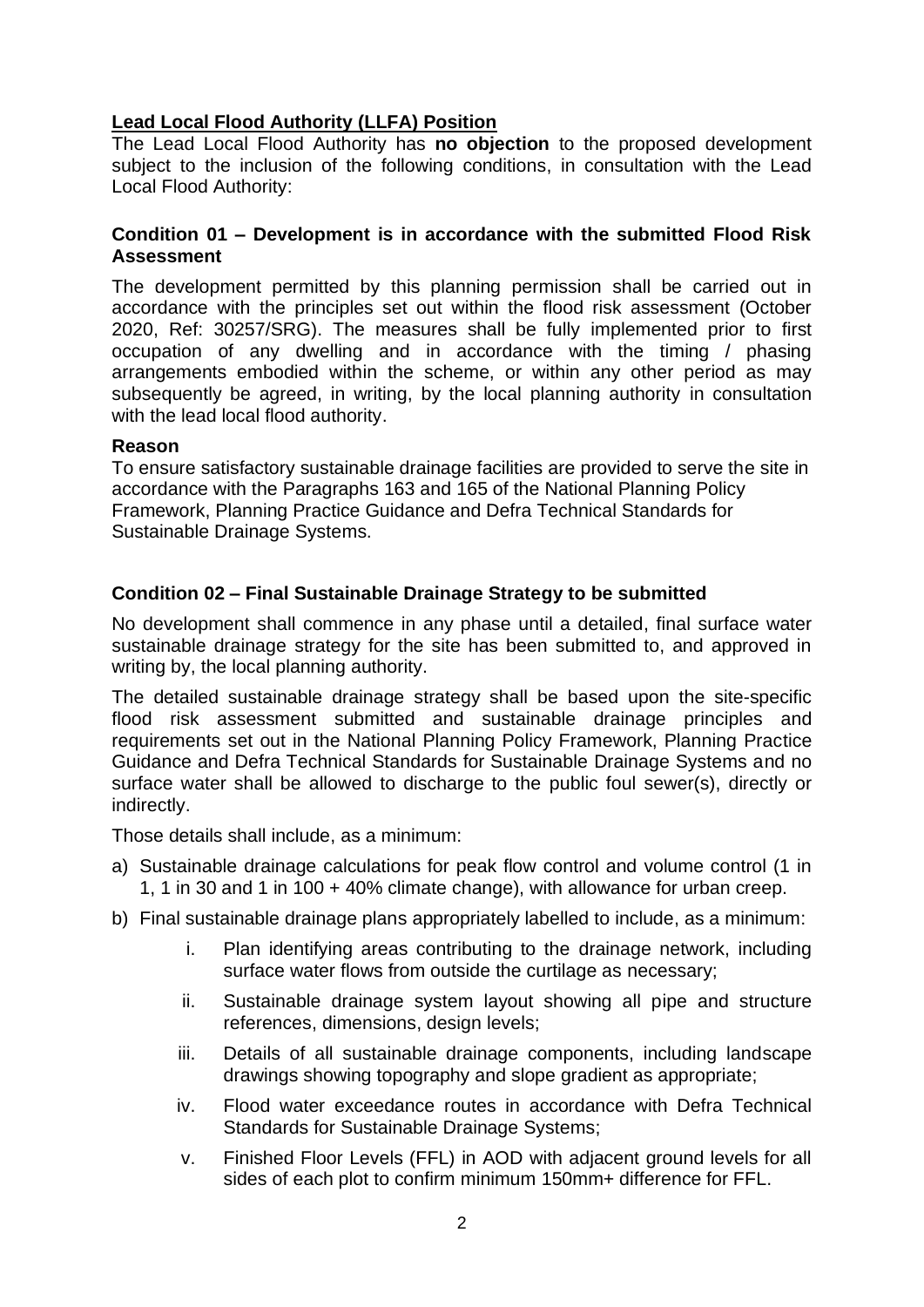- c) Measures taken to manage the quality of the surface water runoff to prevent pollution, protects groundwater and surface waters, and delivers suitably clean water to sustainable drainage components;
- d) Evidence of an assessment of the site conditions to include site investigation and test results to confirm infiltrations rates and groundwater levels in accordance with industry guidance.

The sustainable drainage strategy shall be implemented in accordance with the approved details.

#### **Reason**

To ensure satisfactory sustainable drainage facilities are provided to serve the site in accordance with the Paragraphs 163 and 165 of the National Planning Policy Framework, Planning Practice Guidance and Defra Technical Standards for Sustainable Drainage Systems.

### **Condition 03 – Construction Phase Surface Water Management Plan**

No development shall commence until details of how surface water and pollution prevention will be managed during each construction phase have been submitted to and approved in writing by the local planning authority.

Those details shall include for each phase, as a minimum:

- a) Measures taken to ensure surface water flows are retained on-site during construction phase(s) and, if surface water flows are to be discharged, they are done so at a restricted rate to be agreed with the Lancashire County Council LLFA.
- b) Measures taken to prevent siltation and pollutants from the site into any receiving groundwater and/or surface waters, including watercourses, with reference to published guidance.

The development shall be constructed in accordance with the approved details.

### **Reasons**

- 1. To ensure the development is served by satisfactory arrangements for the disposal of surface water during each construction phase(s) so it does not pose an undue flood risk on site or elsewhere;
- 2. To ensure that any pollution arising from the development as a result of the construction works does not adversely impact on existing or proposed ecological or geomorphic condition of water bodies.

## **Condition 04 – Operation and Maintenance Plan & Verification Report of Constructed Sustainable Drainage System**

No building on any phase (or within an agreed implementation schedule) of the development hereby permitted shall be occupied until a Verification Report and Operation and Maintenance Plan for the lifetime of the development, pertaining to the surface water drainage system and prepared by a suitably competent person, has been submitted to and approved by the Local Planning Authority.